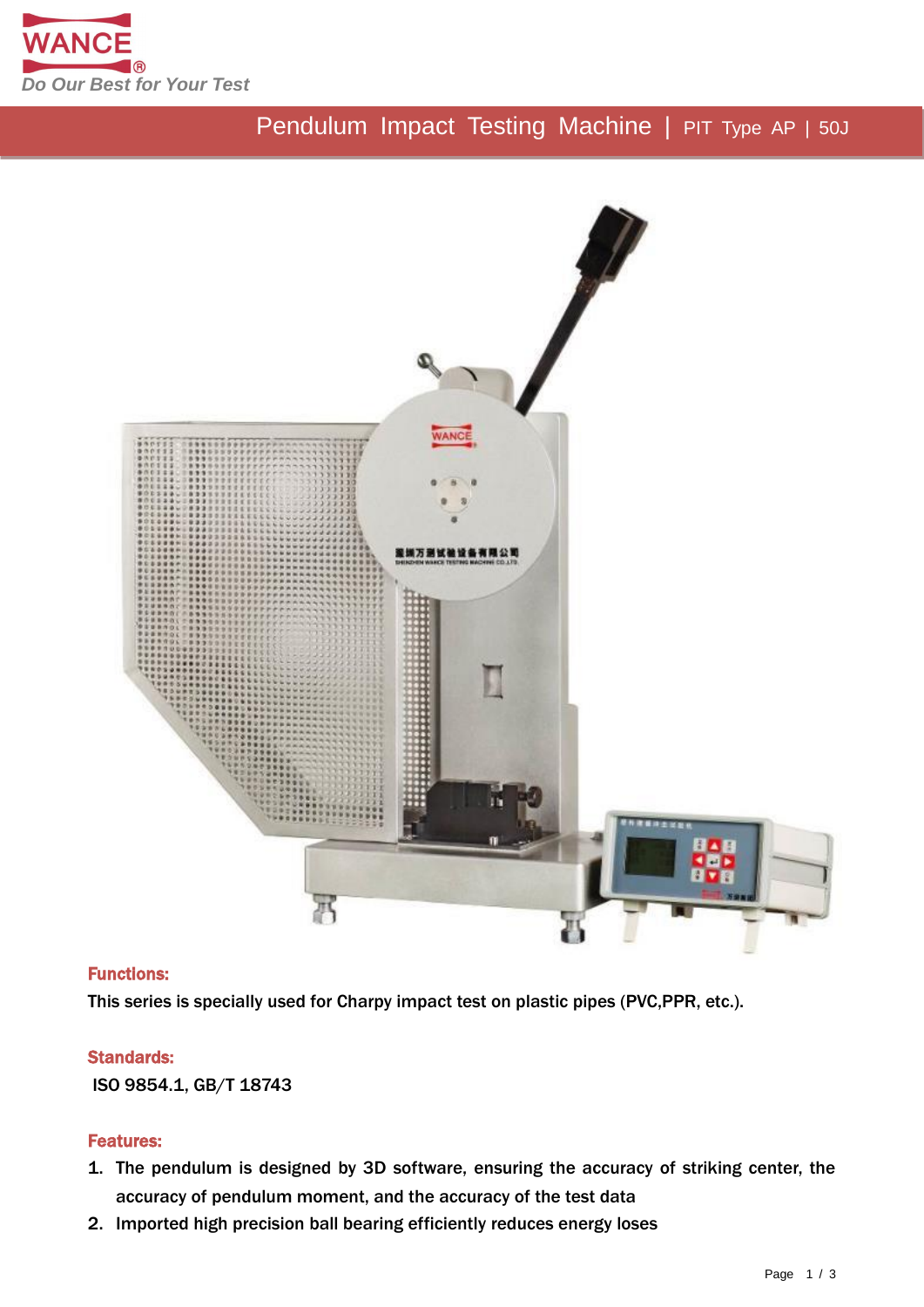### Pendulum Impact Testing Machine | PIT Type AP | 50J

- 3. Simple to operate: easy to change anvil and pendulum
- 4. Optional different kinds of pendulum and anvil to meet wide applications
- 5. Optional safety shield
- 6. Optional digital type and computer type are available
	- $\triangleright$  LCD display is easy to read absorbing energy
	- $\triangleright$  Control system has the function of power-off protection
	- $\triangleright$  Test date can be printed out
	- $\triangleright$  High resolution data acquisition
	- $\triangleright$  Automatic energy lose amendment according to standards requirements
	- $\triangleright$  Controls and electric components are imported, guaranteeing machine stability

#### **Parameters**

- 1. Model: PIT501 Type AP-1 (dial display), PIT501 Type AP-2 (LCD display), PIT501 Type AP-3 (Computer display)
- 2. Max energy: 50J (optional 15J)
- 3. Charpy test parameter
	- $\triangleright$  Velocity of striking: 3.8m/s
	- $\triangleright$  Distance from the axis of support to the center of percussion: 395mm
	- $\triangleright$  Angle of striking tip: 30°
	- $\triangleright$  Radius of striking edge: 2mm
	- $\triangleright$  Radius of curvature of supports for bar test specimen: 1mm
	- $\triangleright$  Angle of taper of supports for bar test specimen: 10<sup>°</sup>
	- $\triangleright$  Angle of slope of supports for bar test specimen: 5 $^{\circ}$
	- $\triangleright$  Angle of taper of supports for convex test specimen: 0°
	- $\triangleright$  Angle of slope of supports for convex test specimen: 60 $^{\circ}$
	- $\triangleright$  Radius of curvature of supports for convex test specimen: 2mm
	- $\triangleright$  Machine dimension (length x width x height, mm): 480 x 340 x 805
	- $\triangleright$  Weight: 100kg
	- $\triangleright$  Power requirements: single phase, VAC220, 50Hz, 0.5kW
	- $\triangleright$  Specimen types and dimensions

| Length x width x thickness<br>(mm) | <b>Type</b>                                | Length   | Width                      | thickness | Support span        |
|------------------------------------|--------------------------------------------|----------|----------------------------|-----------|---------------------|
|                                    |                                            | $100+2$  | Whole pipe                 |           | $70+0.5$            |
|                                    | $\mathbf{2}$                               | $50 + 1$ | $6 + 0.2$                  | е         | 40 <sub>±</sub> 0.5 |
|                                    | 3                                          |          | $120 \pm 2$   15 $\pm$ 0.5 | е         | $70 + 0.5$          |
|                                    | Note: e is the machining thickness of pipe |          |                            |           |                     |